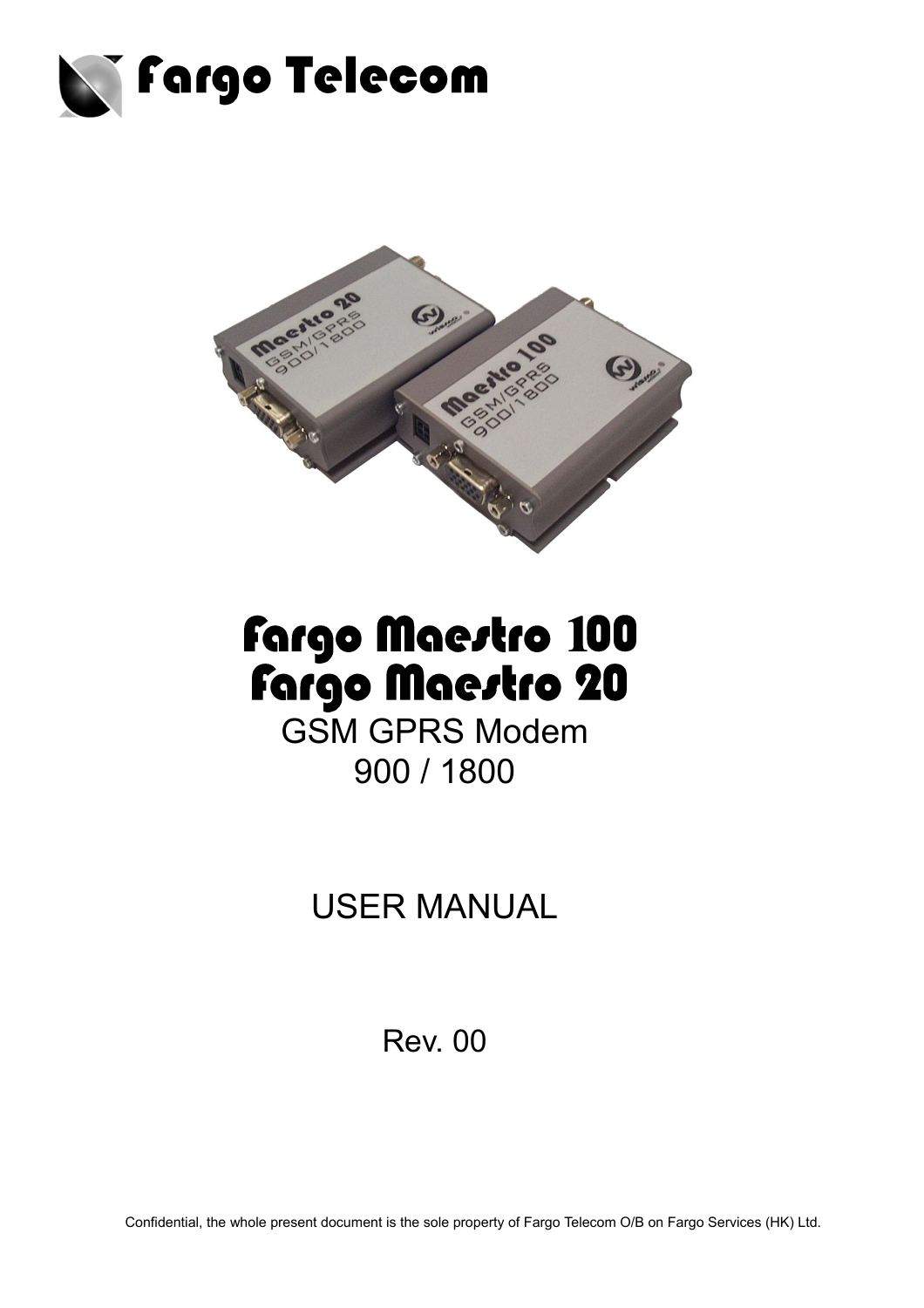| <b>Revision history</b> |                      |                      |                      |  |
|-------------------------|----------------------|----------------------|----------------------|--|
| Rev.                    | Date                 | <b>Details</b>       | <b>Originated by</b> |  |
| 00                      | <b>07 April 2003</b> | <b>First release</b> | <b>Wallace Lee</b>   |  |

**Fargo Maestro** is a registered trademark of **Fargo Telecom O/B Fargo Services (H.K.) Ltd.**

This manual is written without any warranty. **Fargo Telecom O/B Fargo Services (H.K.) Ltd** reserves the right to modify or improve the product and its accessories which can also be withdrawn without prior notice. Besides, our company stresses the fact that the performance of the product as well as accessories depends not only on the proper conditions of use, but also on the environment around the places of use.

**Fargo Telecom O/B Fargo Services (H.K.) Ltd** assumes no liability for damage incurred directly or indirectly from errors, omissions or discrepancies between the modem and the manual.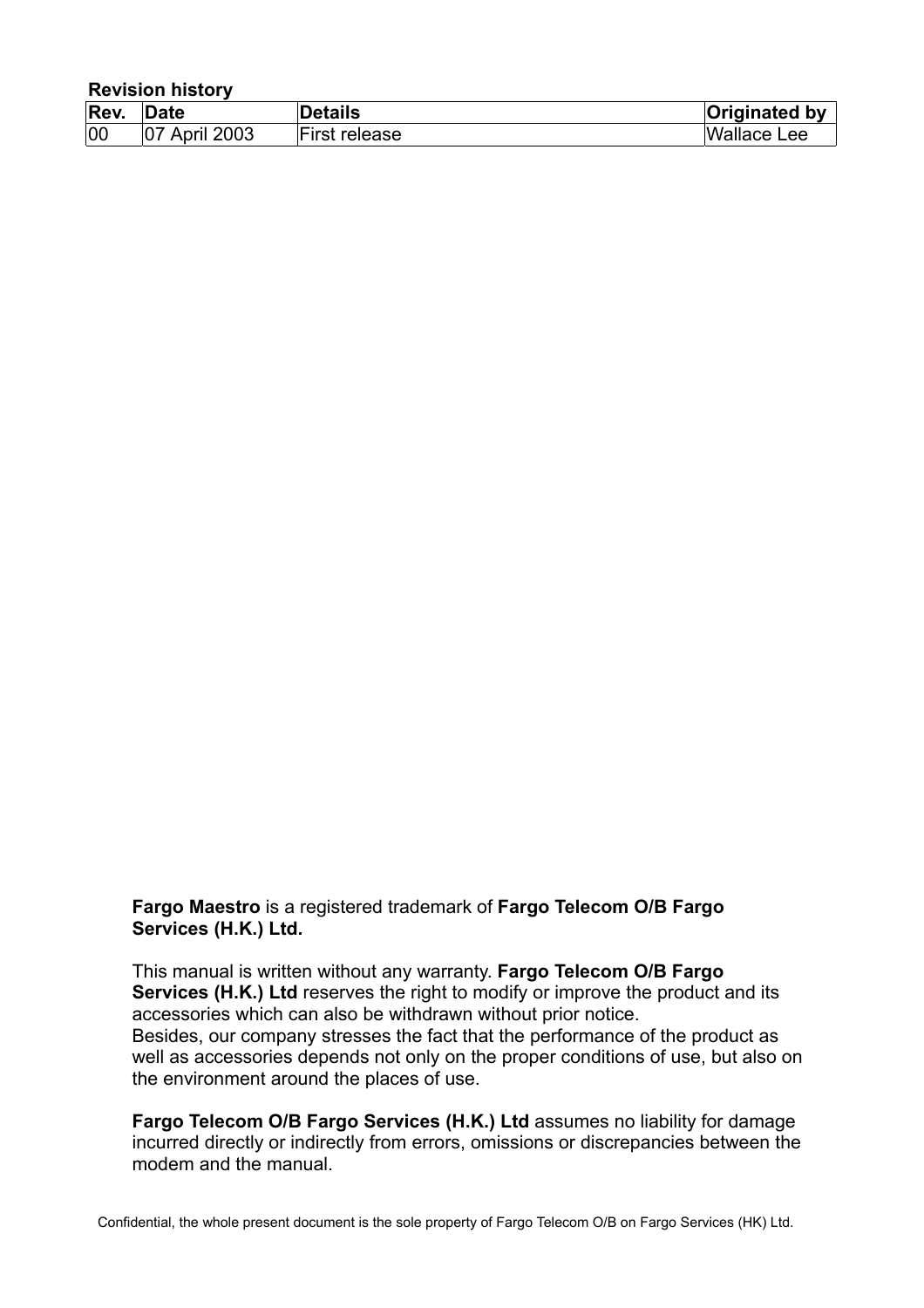## **CONTENTS**

| <b>SAFETY PRECUTIONS</b> |                                   | $\mathbf{2}$ |
|--------------------------|-----------------------------------|--------------|
|                          | <b>CHAPTER 1 INTRODUCTION</b>     | 3            |
|                          | <b>CHAPTER 2 INSTALLATION</b>     |              |
|                          | CHAPTER 3 WORKING WITH MAESTRO 20 | 9            |
|                          | CHAPTER 4 SPECIFICATION           | 12           |
| CHAPTER 5 APPENDIX       |                                   | 13           |
|                          | CHAPTER 6 TROUBLESHOOTING         | 14           |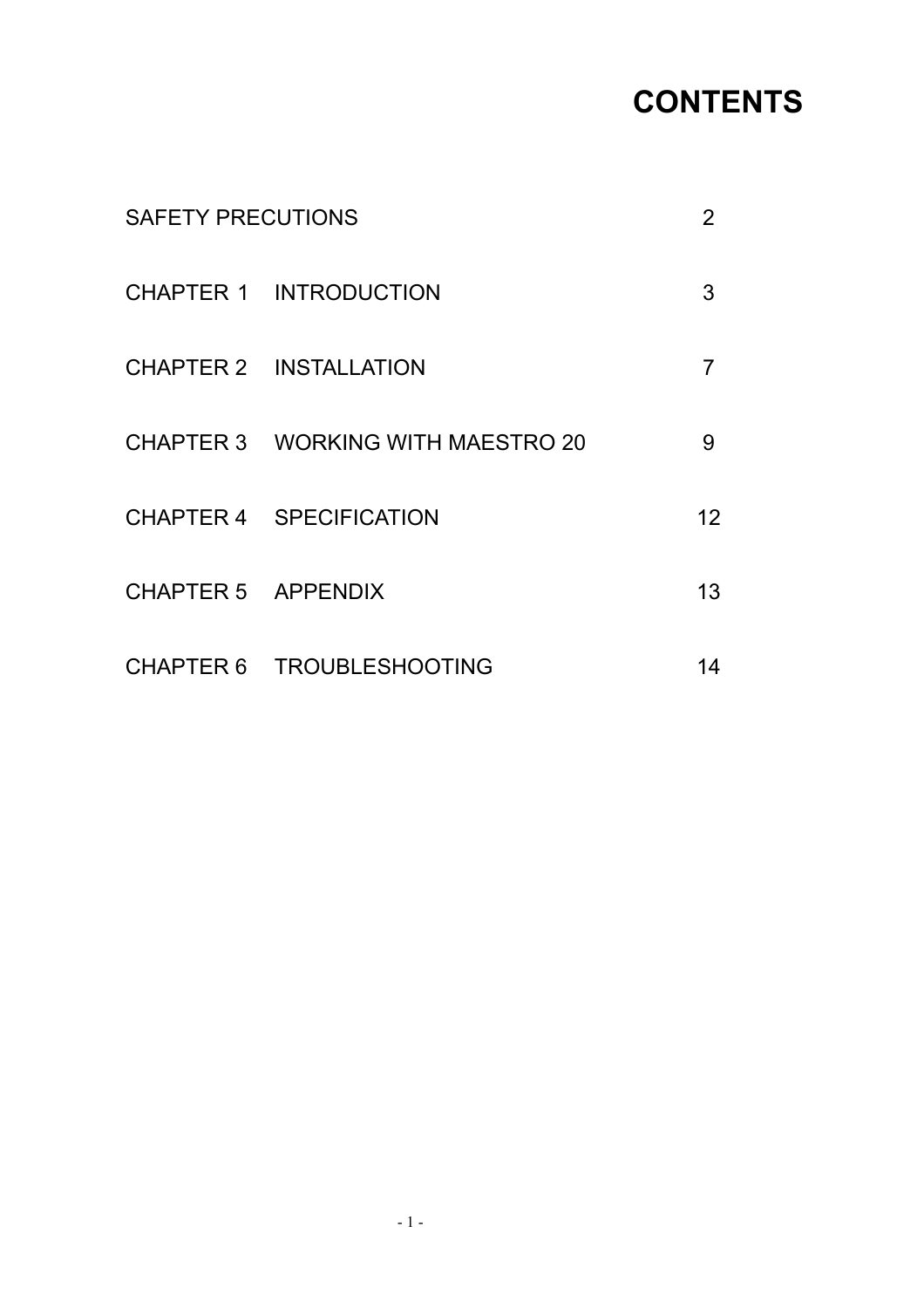### SAFETY PRECUTIONS

- The modem generates radio frequency (RF) power. When using the modem care must be taken on safety issues related to RF interference as well as regulations of RF equipment.
- Do not use your phone in aircraft, hospitals, petrol stations or in places where using GSM products is prohibited.
- Be sure that the modem will not be interfering with nearby equipment. For example: pacemakers or medical equipment. The antenna of the modem should be away from computers, office equipment, home appliance, etc.
- An external antenna must be connected to the modem for proper operation. Only uses approved antenna with the modem. Please contact authorized dealer on finding an approved antenna.
- Always keep the antenna with minimum safety distance of 26.6 cm or more from human body. Do not put the antenna inside metallic box, containers, etc.

#### **Using the modem in vehicle**

- Check for any regulation or law authorizing the use of GSM in vehicle in your country before installing the modem
- Install the modem by qualified personnel. Consult your vehicle dealer for any possible interference of electronic parts by the modem.
- The modem should be connected to the vehicle's supply system by using a fuse-protected terminal in the vehicle's fuse box
- Be careful when the modem is powered by the vehicle's main battery. The battery may be drained after extended period.

#### **Protecting your modem**

- To ensure error-free usage, please install and operate your modem with care. Do remember the following:
- Do not expose the modem to extreme conditions such as high humidity/rain, high temperatures, direct sunlight, caustic/harsh chemicals, dust, or water.
- Do not try to disassemble or modify the modem. There is no user serviceable part inside and the warranty would be void.
- Do not drop, hit or shake the modem. Do not use the modem under extreme vibrating condition.
- Do not pull the antenna or power supply cable. Attach/ detach by holding the connector.
- Connect the modem only according to the instruction manual. Failure to do it will void the warranty.
- In case of problem, please contact authorized dealer.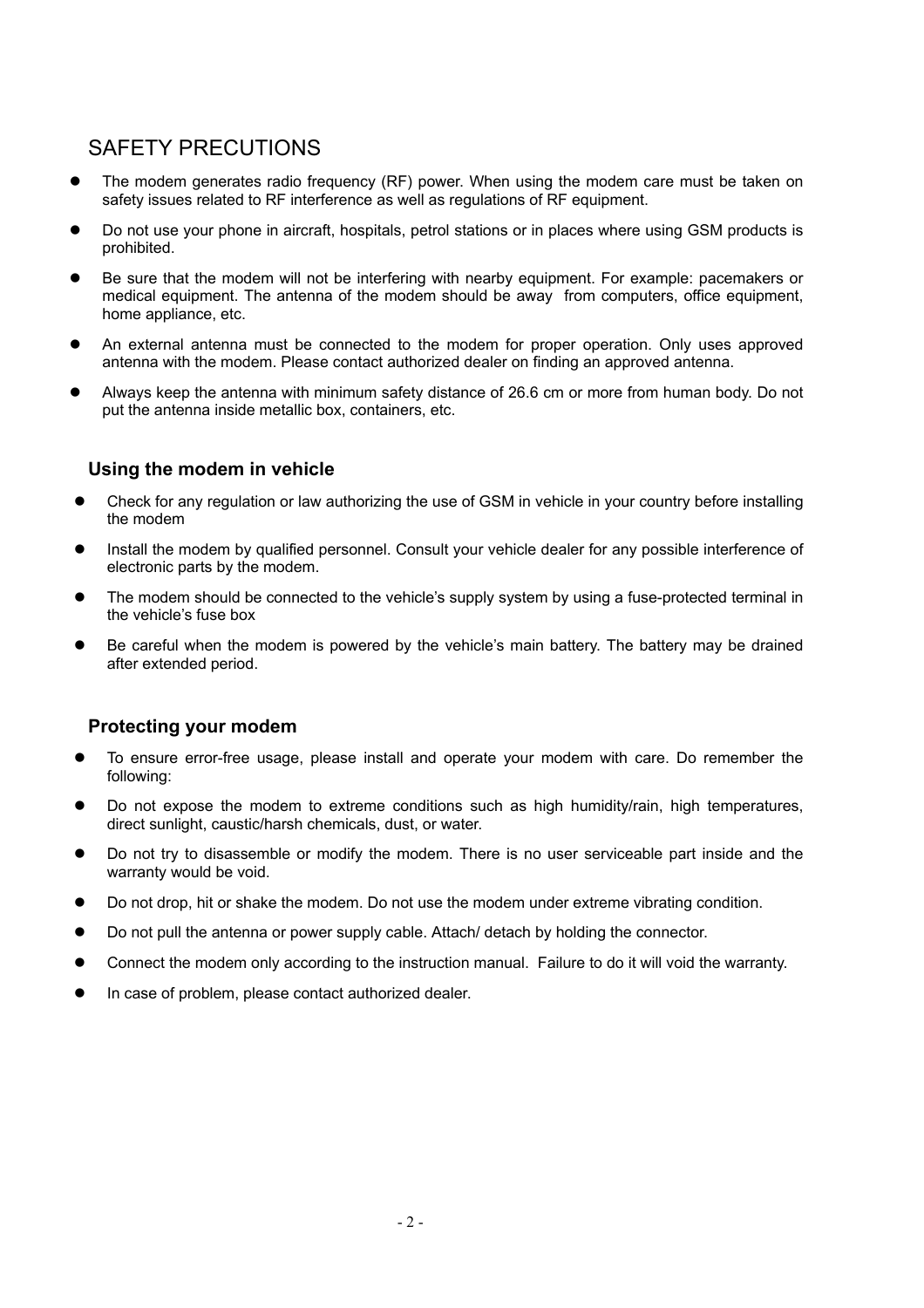## CHAPTER 1 INTRODUCTION

Maestro 100 / Maestro 20 is a ready-to-use GSM modem for voice, data, fax and SMS services. It also supports GPRS Class 10(Maestro 100) or Class 2(Maestro 20) for hi-speed data transfer. Maestro 100 / Maestro 20 can be easily controlled by using AT command for all kinds of operations. With standard 9 pin RS232 port and telephone-like audio plug (via optional cable) the Maestro 100 / Maestro 20 can be set up with minimal effort.

#### **1.1. Package**

The Maestro 100 / Maestro 20 package should include the following:

- 1.Maestro 100 x 1
- 2. Power cord with fuse x 1
- 3. Safety note x 1

#### **1.2. Interfaces**



#### **1.2.1. Status indicator**

The LED will indicate different status of the modem:

- off Modem switched off
- on Modem is connecting to the network
- flashing slowly Modem is in idle mode
- flashing rapidly Modem is in transmission/communication (GSM only)

#### **1.2.2. SMA female antenna connector**

- Connect this to an external antenna with SMA male connector. Make sure the antenna is for the GSM900/1800 frequency with impedance of 50ohm, and also connector is secured tightly.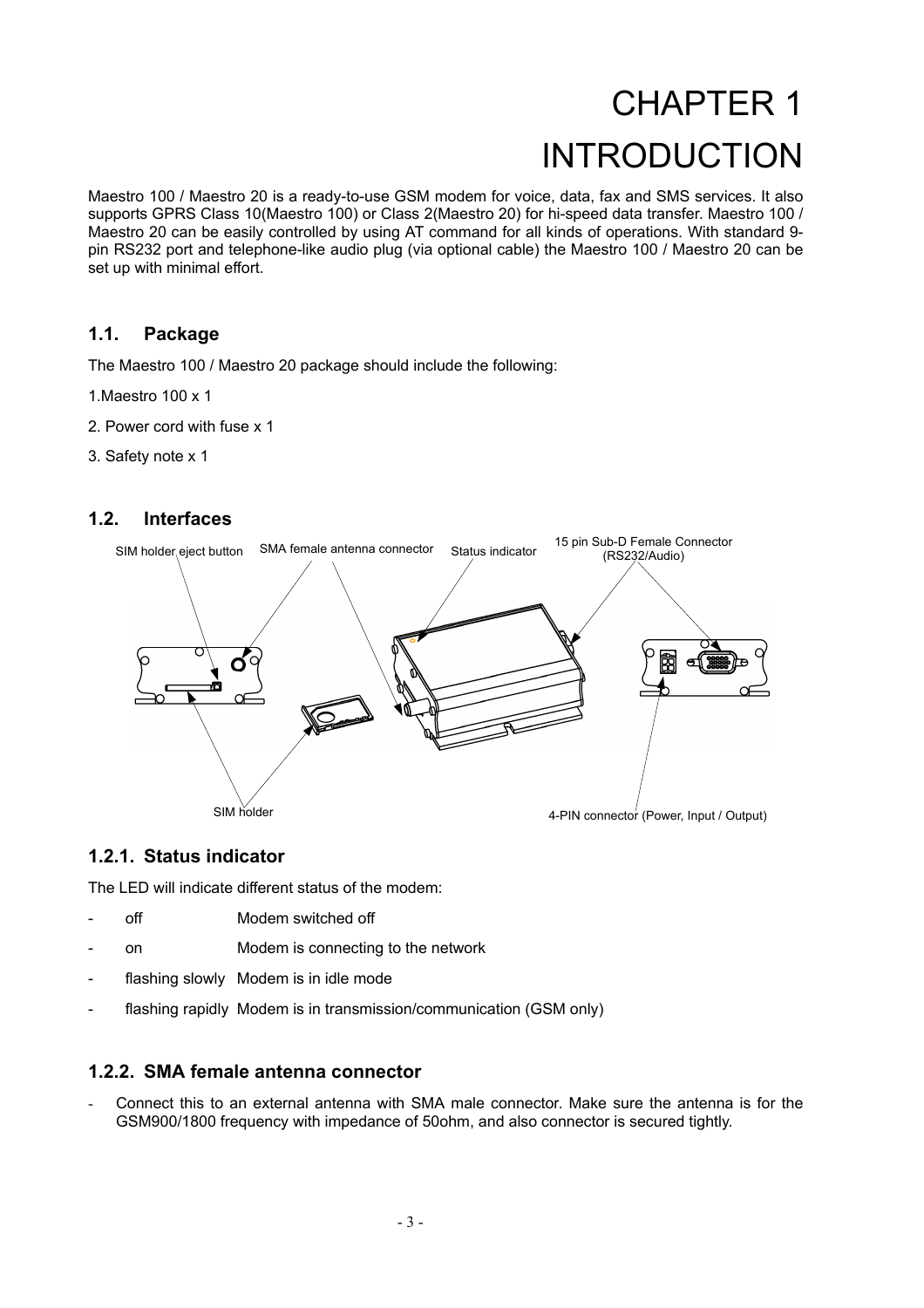#### **1.2.3. 15-PIN D-SUB Female connector (RS232 / Audio)**

- The connector provides serial link and audio link to the modem.



| Pin number     | <b>EIA designation</b><br><b>Name</b> |                        | <b>Type</b> | <b>Note</b>       |
|----------------|---------------------------------------|------------------------|-------------|-------------------|
|                | <b>DCD</b>                            | Data Carrier Detect    | Output      |                   |
| $\overline{2}$ | ТX                                    | <b>Transmit Data</b>   | Input       |                   |
| 3              | <b>BOOT</b>                           |                        | Input       | Not used          |
| 4              | MICROPHONE (+)                        |                        | Input       |                   |
| 5              | MICROPHONE (-)                        |                        | Input       |                   |
| 6              | RX                                    | Receive Data           | Output      |                   |
|                | DSR.                                  | Data Set Ready         | Output      |                   |
| 8              | <b>DTR</b>                            | Data Terminal Ready    | Input       |                   |
| 9              | <b>GND</b>                            | Ground                 | Ground      |                   |
| 10             | SPEAKER(+)                            |                        | Output      |                   |
| 11             | <b>CTS</b>                            | Clear to Send          | Output      |                   |
| 12             | <b>RTS</b>                            | <b>Request to Send</b> | Input       |                   |
| 13             | <b>RI</b>                             | Ring Indicator         | Output      |                   |
| 14             | <b>RESET</b>                          |                        | Input       | Pull low to reset |
| 15             | SPEAKER(-)                            |                        | Output      |                   |

#### **Specification of microphone and speaker to be connected :**

| <b>Parameters</b>                   | Min | <b>Typical</b>    | Max         | <b>Remark</b> |
|-------------------------------------|-----|-------------------|-------------|---------------|
| Microphone current @2V / 2K Ohm     |     | $0.5 \text{ mA}$  |             |               |
| Microphone input level              |     |                   | 100<br>mVpp |               |
| Speaker output current 150 Ohm/ 1nF |     | 16 <sub>m</sub> A |             |               |
| Speaker impedance                   |     |                   | 32ohm       |               |

Please refer to the document "Application notes - Power supply & Audio" for more information of audio connection.

#### **1.2.4. 4-PIN connector (Power, Input / Output)**



#### **Pin assignment of 4-pin connector**

| Pin number     | <b>Name</b>     | <b>IFunctions</b>                                                                                                                  |
|----------------|-----------------|------------------------------------------------------------------------------------------------------------------------------------|
|                | l/O             | Input / Output port                                                                                                                |
| $\overline{2}$ | l∼INTR          | Interrupt function triggered by pulling this pin to<br>ground or LOW level; reserved for additional<br>functions with new firmware |
| 13             | <b>IPOWER -</b> | DC power negative input                                                                                                            |
| 14             | <b>POWER+</b>   | DC power positive input                                                                                                            |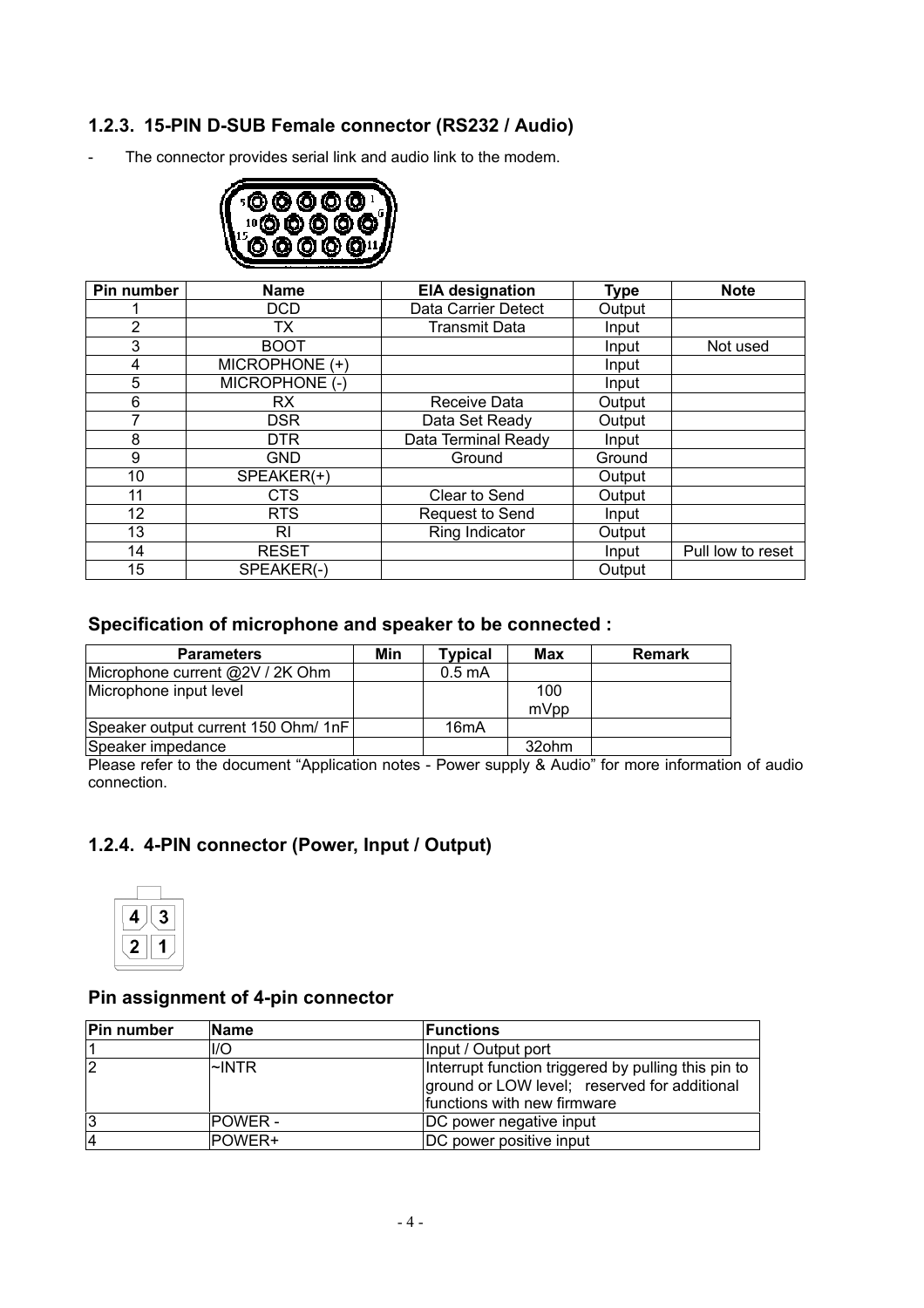A cable, included in the package shall be used for power supply connection:



**I/O**

| <b>Parameters</b>          | Min | <b>Typical</b> | <b>Max</b> | Remark |
|----------------------------|-----|----------------|------------|--------|
| I/O In LOW voltage         |     |                | 0.5V       |        |
| I/O In HIGH voltage        | 3V  |                | 5V         |        |
| II/O out max. sink current |     |                | 10mA       |        |

#### **INTR**

| <b>Parameters</b> | Min | <b>Typical</b> | Max  | Remark                                                                            |
|-------------------|-----|----------------|------|-----------------------------------------------------------------------------------|
| Input LOW voltage |     |                | 0.5V | Triggered by pulling this pin to<br>LOW level; otherwise leave it<br><b>lopen</b> |

• Please refers to Chapter 6 Appendix for using I/O and INTR signals. Contact your dealer if you need wire for the I/O and INTR connection

#### **1.2.5 Optional accessories**

You may contact your sales agent for the following optional accessories:

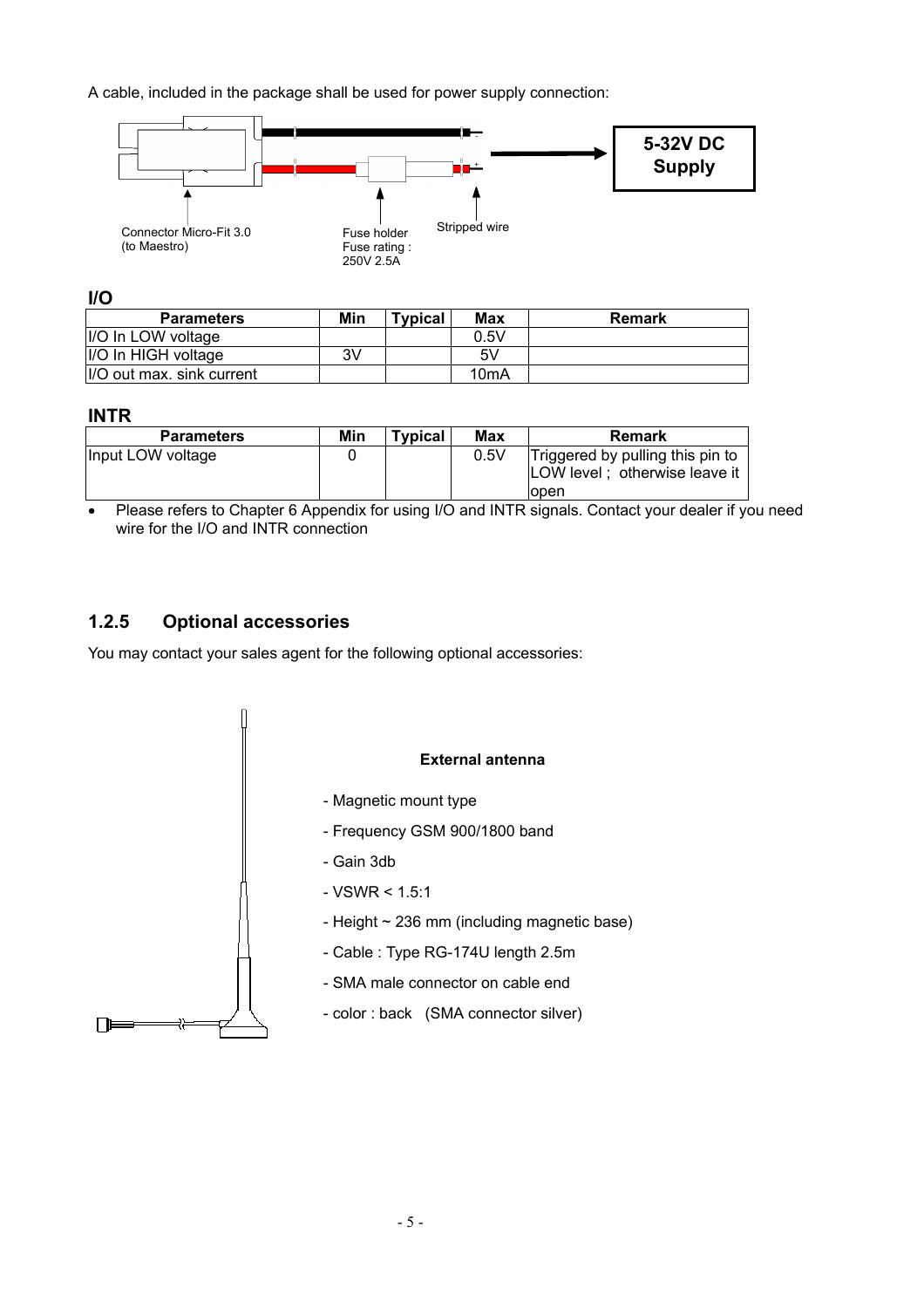

| Sub-D 15       | Sub-D <sub>9</sub> | Plug |
|----------------|--------------------|------|
| (male)         | (female)           | 4P4C |
|                |                    |      |
| $\overline{2}$ | 3                  |      |
| $\overline{3}$ |                    |      |
| $\overline{4}$ |                    |      |
| 5              |                    | 4    |
| 6              | $\overline{2}$     |      |
| 7              | 6                  |      |
| 8              | $\overline{4}$     |      |
| 9              | 5                  |      |
| 10             |                    | 2    |
| 11             | 8                  |      |
| 12             | 7                  |      |
| 13             | 9                  |      |
| 14             |                    |      |
| 15             |                    | 3    |





#### **DIN rail mount**

- Quick attachment / detachment to standard DIN rail
- Tin plated Steel

#### **'Y' cable**

- Direct connection with standard 9 pin RS-232 port (DTE)
- Direct connection with common handset of telephone for voice call
- Shielded cable
- Cable length 1.1m (w/ connector)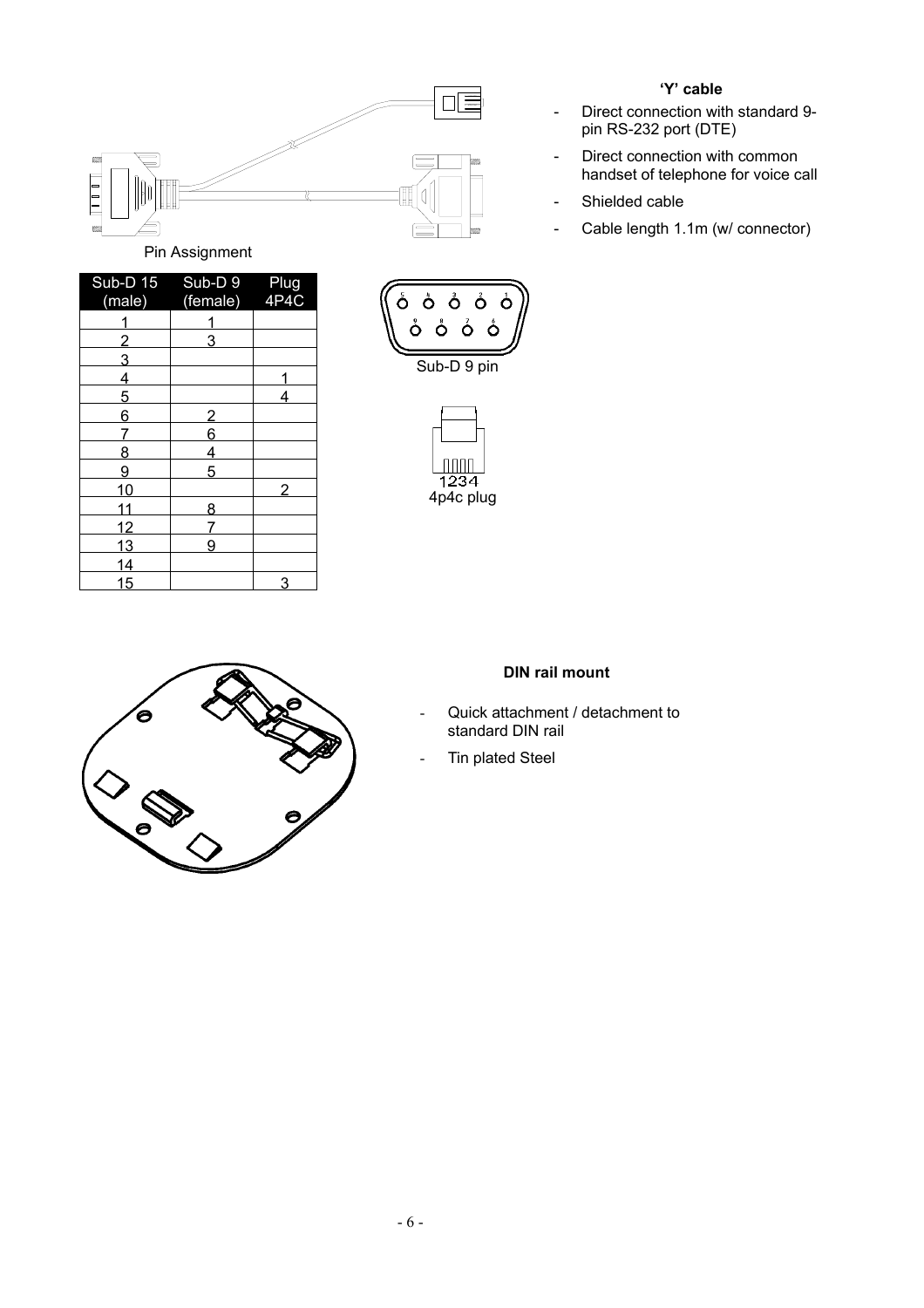## CHAPTER 2 INSTALLATION

#### **2.1 Mounting the modem**

Use 2 pcs of M3 screw to mount the modem

When using optional DIN rail mount please refer to document "Installation of DIN rail mount"



#### **2.2 Installing the SIM card**

Use a ball pen or paper clip to press the SIM holder eject button. The SIM holder will come out a little. Then take out the SIM holder.

**Note :** DO NOT pull out the SIM holder without pushing the eject button.

Put the SIM card to the tray, make sure it has completely sit on the tray. Put the tray back into the slot.

#### **2.3 Connect the external antenna (SMA type)**

Connect this to an external antenna with SMA male connector. Make sure the antenna is for the GSM900/1800 frequency with impedance of 50ohm, and also connector is secured tightly.

Note : Please use antenna designed for GSM 900/1800 Mhz operation. Incorrect antenna will affect communication and even damage the modem.

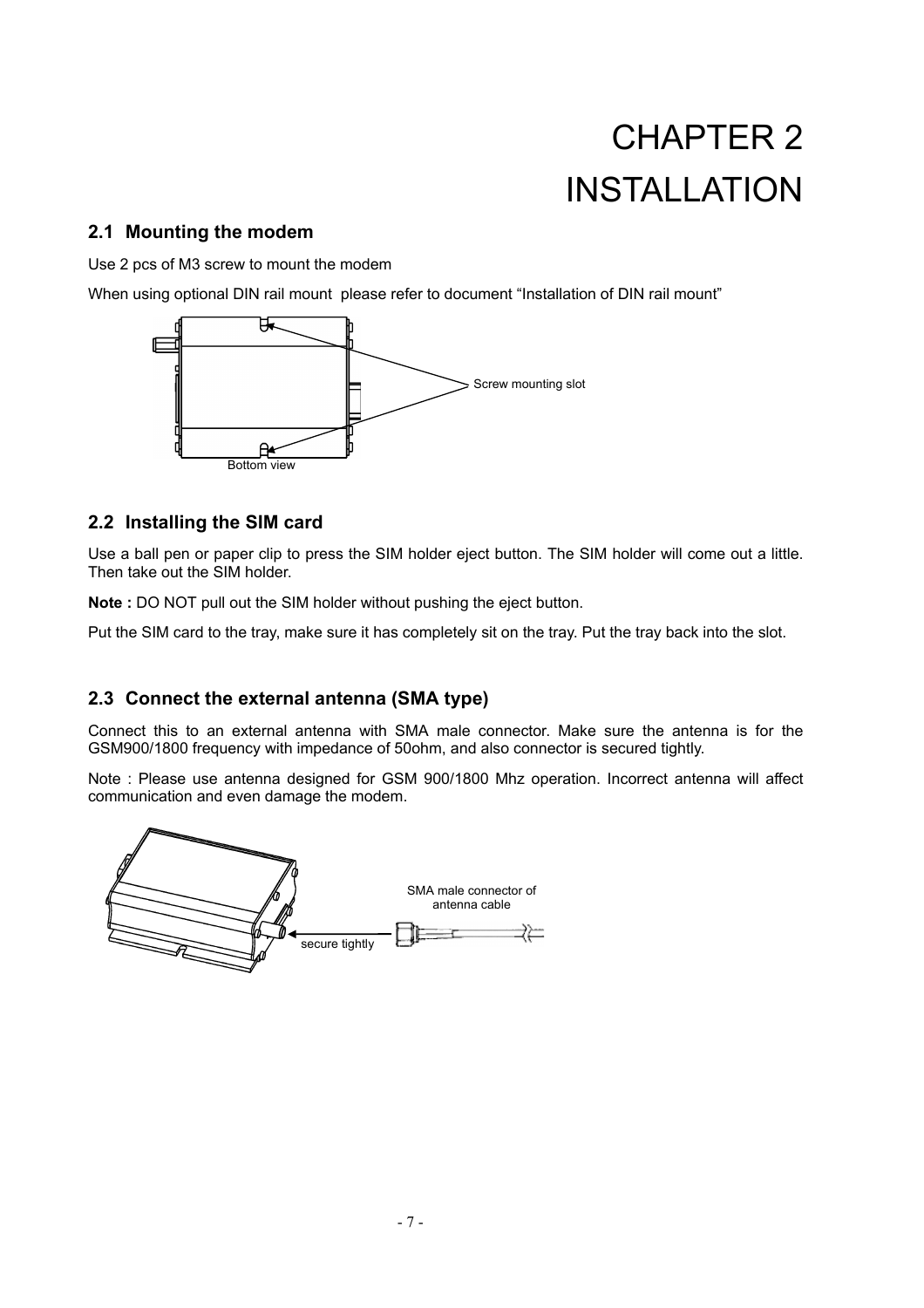#### **2.4 Connect the modem to external device**

You can use the optional 'Y' cable to connect the modem's Sub-D connector to external controller/computer. Note : The modem CANNOT be connected to the 'Line' jack of a landline telephone directly.

Connection example using optional 'Y' cable:



#### **2.5 Connecting the DC power supply**

Connect the open ending of the included power cord to a DC supply. Refer to the following for power supply requirement.



Connect the connector to the modem. The modem will turn on automatically.

The status indicator on the modem will be lit when power on. After a few seconds it will go flashing slowly (registered to the network successfully, refer section 1.2.1).

Chapter 3 describes how to communicate with the modem in Microsoft Windows<sup>TM</sup> environment.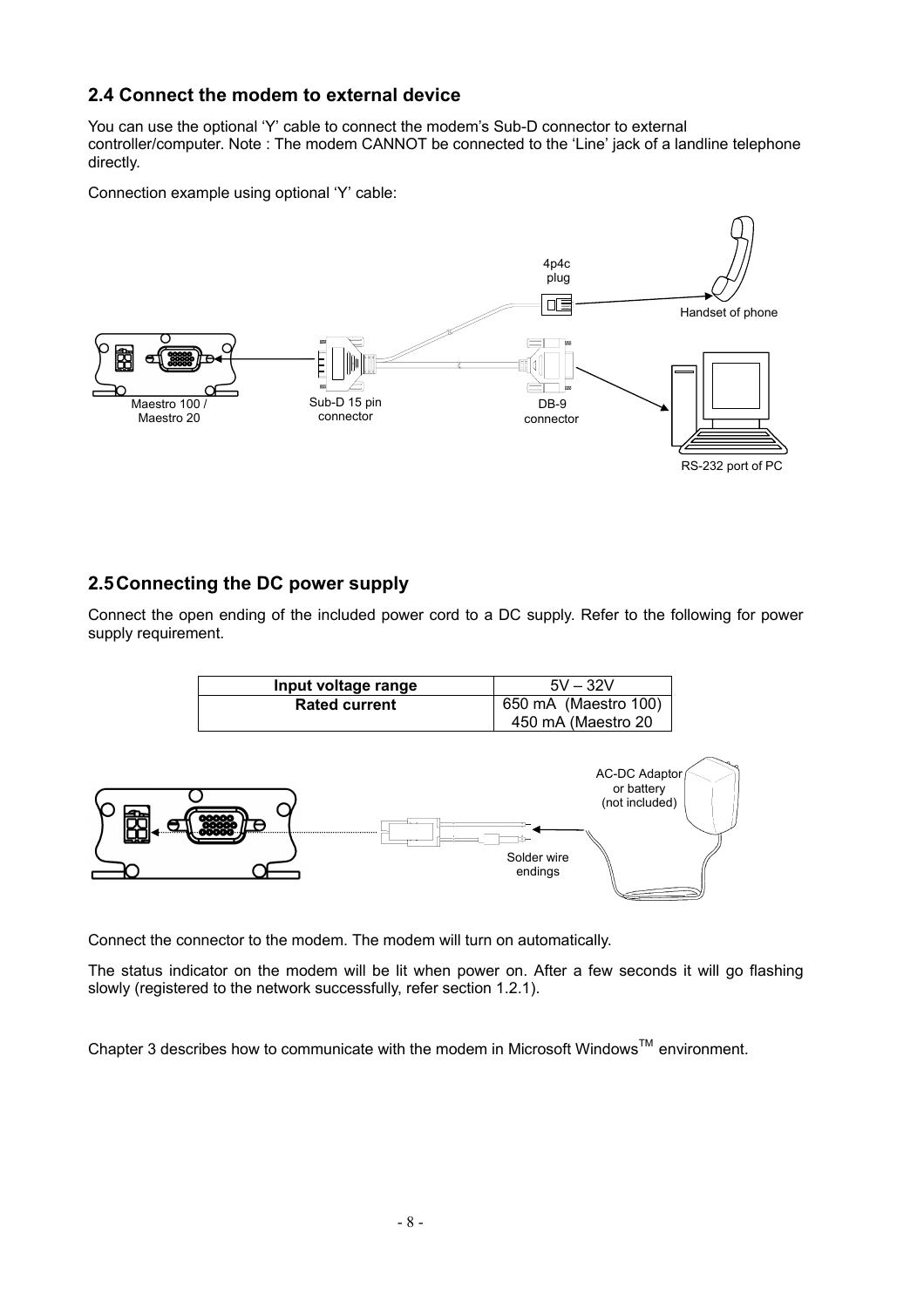## CHAPTER 3

## WORKING WITH Maestro 100 / Maestro 20

#### **3.1. Checking the modem (using Microsoft WindowsTM HyperTerminal as example)**

**3.1.1.** On the first time power-up you can use a terminal software to communicate with the modem through an RS-232 serial port. Following example is using the HyperTerminal in Windows 98.



**3.1.2.** On Windows 98, start the HyperTerminal program. Assign a name for a new session.

| <b>New Connection - HyperTerminal</b>               |
|-----------------------------------------------------|
| Edit<br>View Call Transfer Help<br>File             |
| dd 6<br>* 8 3                                       |
| П<br><b>Connection Description</b><br>lx            |
| New Connection                                      |
| Enter a name and choose an icon for the connection: |
| Name:                                               |
| Maestro 20                                          |
| lcon:                                               |
|                                                     |
| Cancel<br>OK                                        |
|                                                     |
|                                                     |
| SCF<br>Auto detect<br>Auto detect<br>Disconnected   |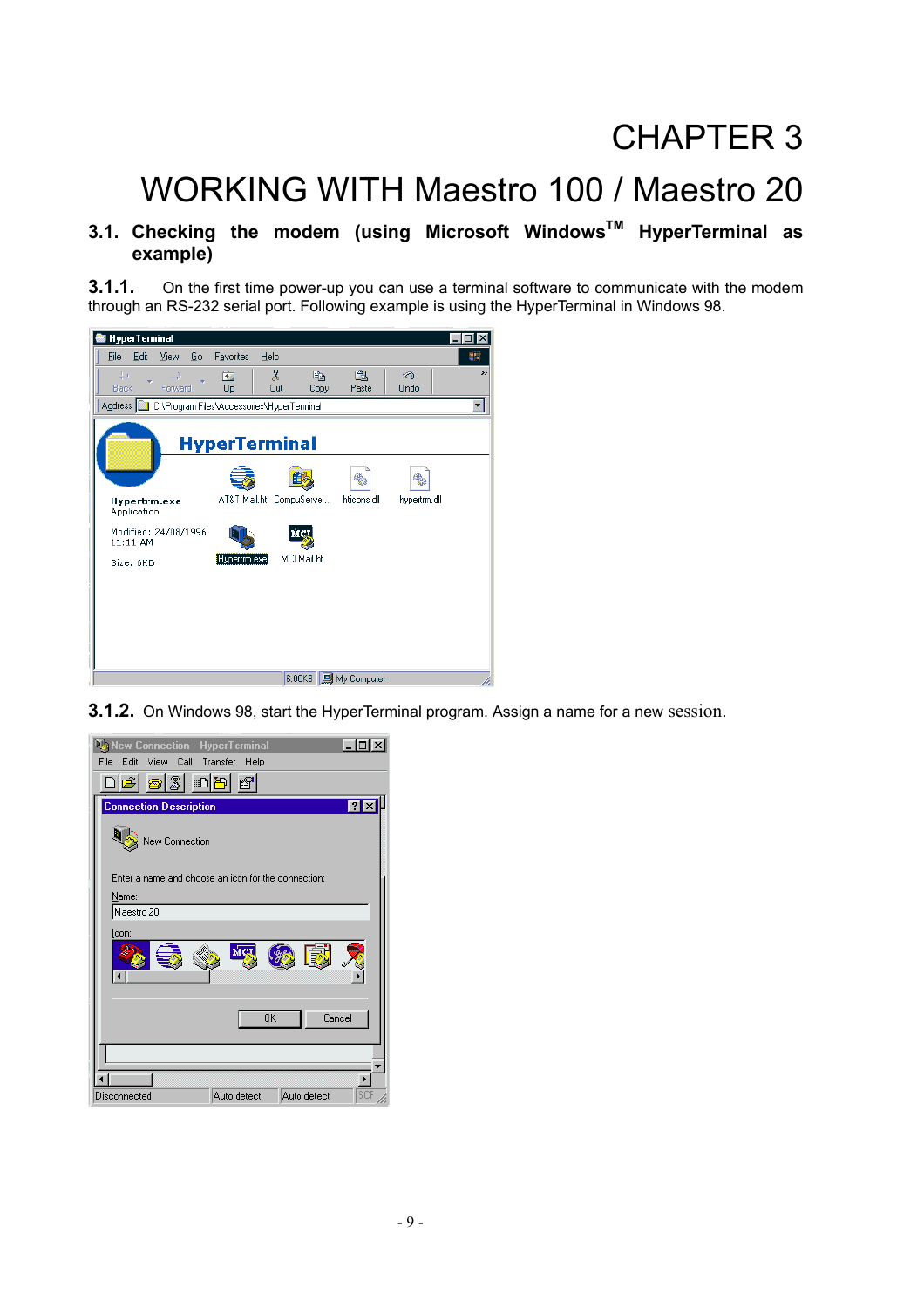**3.1.3.** Choose the correct Com port and baud rate settings (9600bps, 8bits, no paritybit, 1 stop bit)

| Maestro 20 - HyperTerminal<br>File Edit View Call Transfer Help<br>de 03 de 6 |                                     |  |  |  |  |
|-------------------------------------------------------------------------------|-------------------------------------|--|--|--|--|
|                                                                               | <b>COM1 Properties</b><br> ? <br>l× |  |  |  |  |
|                                                                               | Port Settings                       |  |  |  |  |
|                                                                               | Bits per second: 3600               |  |  |  |  |
|                                                                               | $\overline{\mathsf{D}}$ ata bits: 8 |  |  |  |  |
|                                                                               | Parity: None                        |  |  |  |  |
|                                                                               | Stop bits: 1                        |  |  |  |  |
|                                                                               | Flow control: Hardware              |  |  |  |  |
|                                                                               | Restore Defaults<br>Advanced        |  |  |  |  |
|                                                                               | <b>OK</b><br>Cancel<br>Apply        |  |  |  |  |

**3.1.4.** On the terminal screen, type "AT" to check the "OK" response from the modem

| Maestro 20 - HyperTerminal<br>$ \Box$ $\times$                  |    |  |  |  |  |  |  |
|-----------------------------------------------------------------|----|--|--|--|--|--|--|
| $I$ ransfer<br>– <u>E</u> dit<br>$View$ $Call$<br>Eile<br>上elp  |    |  |  |  |  |  |  |
| $ \vec{r} $ o $ 3 $ o $ B $<br>$\mathbb{E}$<br>D                |    |  |  |  |  |  |  |
| AΤ<br>OK                                                        |    |  |  |  |  |  |  |
| <b>SCROLL</b><br>9600 8-N-1<br>Connected 0:00:54<br>Auto detect | G) |  |  |  |  |  |  |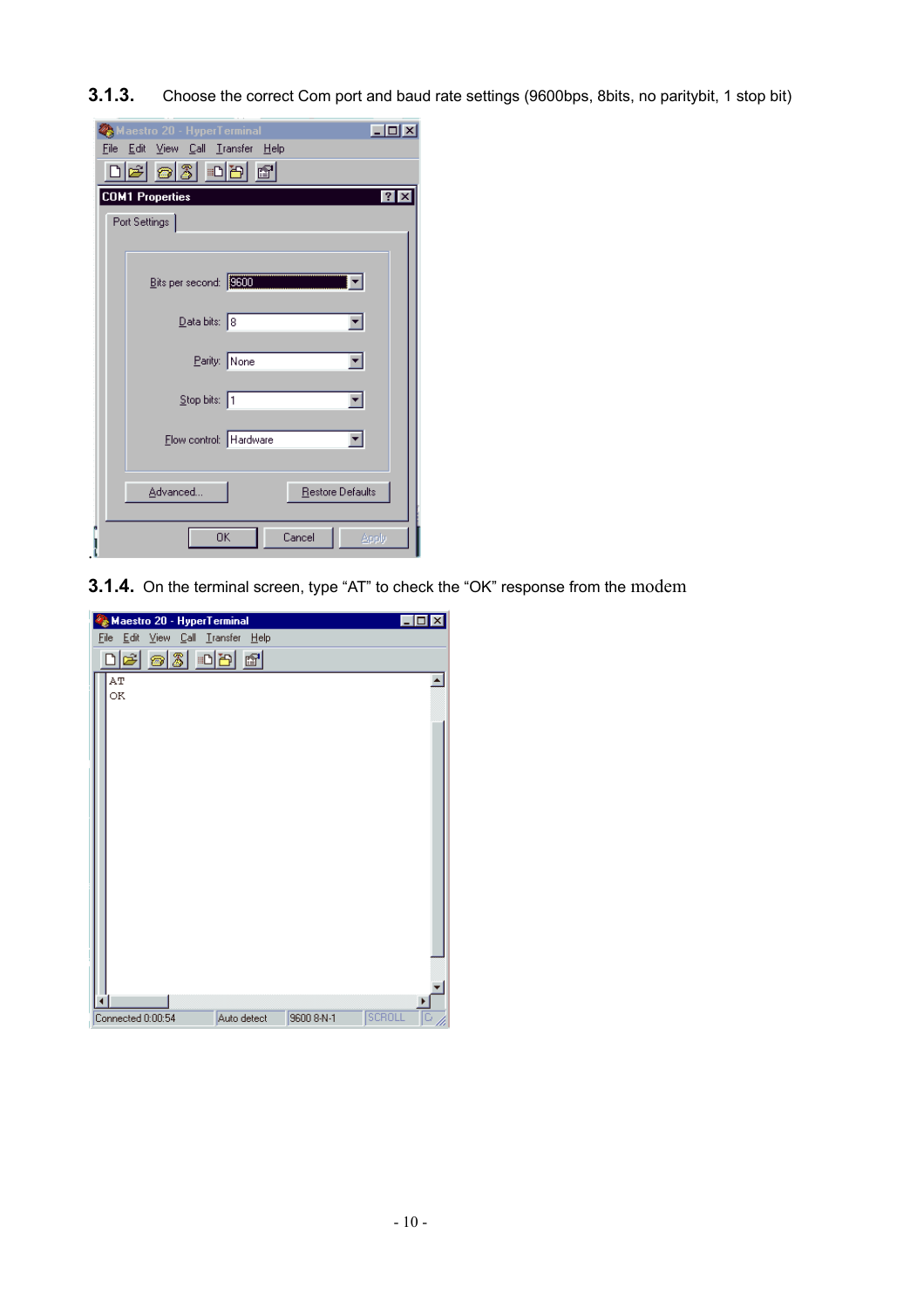#### **3.2. Basic Operation :**

Followings are examples of some AT commands. Please refer to the AT Command guide for a full description.

| <b>Description</b>                              |                  | AT commands Modem response | <b>Comments</b>                                                       |
|-------------------------------------------------|------------------|----------------------------|-----------------------------------------------------------------------|
| Network Registration AT+CREG?<br>Checking       |                  | CREG= <mode>,1</mode>      | Modem registered to the network                                       |
|                                                 |                  | CREG= <mode>,2</mode>      | Registration lost, re-registration attempt                            |
|                                                 |                  | CREG= <mode>,0</mode>      | Modem not registration on the network, no<br>registration attempt     |
| Receiving signal<br>strength                    | AT+CSQ           | $+CSQ: 20,0$               | The first parameter has to be at least 15 for normal<br>communication |
| Receiving an<br>incoming call                   |                  | <b>RING</b>                | An incoming call is waiting                                           |
|                                                 | <b>ATA</b>       |                            | Answer the call                                                       |
|                                                 |                  | $\overline{\mathsf{OK}}$   |                                                                       |
| Make a call                                     | ATD1234567;      |                            | Don't forget the «; » at the end for « voice » call                   |
|                                                 |                  | ОK                         | Communication established                                             |
|                                                 |                  | CME ERROR: 11              | PIN code not entered (with + CMEE = 1 mode)                           |
|                                                 |                  | CME ERROR: 3               | AOC credit exceeded or a communication is<br>already established      |
|                                                 |                  | CME ERROR: 10              | Cannot read the SIM card                                              |
| Make an emergency<br>call                       | ATD 112;         |                            | Don't forget the «; » at the end for « voice » call                   |
|                                                 |                  | $\overline{\mathsf{OK}}$   |                                                                       |
| <b>Communication loss</b>                       |                  | <b>NO CARRIER</b>          |                                                                       |
| Hang up                                         | $\overline{ATH}$ |                            |                                                                       |
|                                                 |                  | $\overline{\alpha}$        |                                                                       |
| Enter PIN code                                  | AT+CPIN=1234     |                            |                                                                       |
|                                                 |                  | $\overline{\alpha}$        | PIN Code accepted                                                     |
|                                                 |                  | +CME ERROR: 16             | Incorrect PIN Code (with +CMEE = 1 mode)                              |
|                                                 |                  | +CME ERROR: 3              | PIN already entered (with $+CMEE = 1$ mode)                           |
| Saves parameters in AT&W<br>non-volatile memory |                  |                            |                                                                       |
|                                                 |                  | OK                         | The configuration settings are stored                                 |

Note : Issue AT+CMEE=1 to have extended error code (+CME ERROR)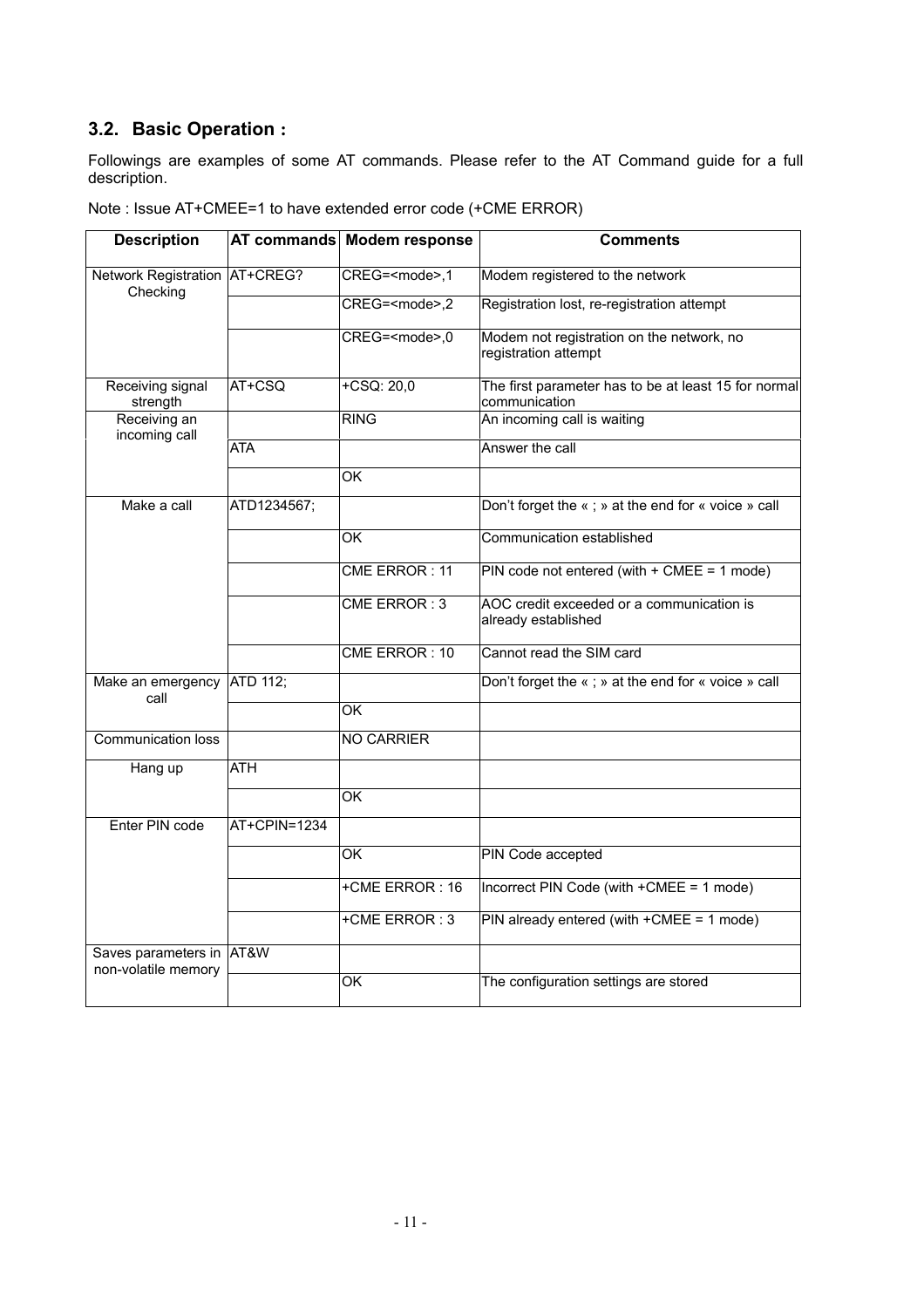## CHAPTER 4 **SPECIFICATION**

- Dualband GSM 900 / 1800 Mhz
- Support Data, SMS, Voice and Fax
- Max Power Output: 2W(900Mhz), 1W(1800Mhz)
- Group 3 FAX support (Class 1 and 2)
- Maestro 100 : GPRS Class B Class 10 (4Rx+1Tx or 3Rx+2Tx) at maximum speed.\* Maestro 20 : GPRS Class B Class 2 (2Rx+1Tx) at maximum speed.\*
- SimToolKit Class 2
- AT command set (GSM 07.05, GSM 07.07 and WAVECOM proprietary)
- \* Note : Available slot for GPRS connection is network dependent.

#### **Power requirement :**

| Input voltage range  | $5V - 32V$           |
|----------------------|----------------------|
| <b>Rated current</b> | 650 mA (Maestro 100) |
|                      | 450 mA (Maestro 20)  |

Typical current consumption

|                                      | @5V                | @12V               | @32V              |
|--------------------------------------|--------------------|--------------------|-------------------|
| GSM900 communication mode PCL=5      | 310 <sub>m</sub> A | 130 <sub>m</sub> A | 50 <sub>m</sub> A |
| DCS1800 communication mode PCL=5     | 240 <sub>m</sub> A | 100 <sub>m</sub> A | 40 <sub>m</sub> A |
| GPRS900 Class 10 PCL=5               | 520 <sub>m</sub> A | 220 <sub>m</sub> A | 80 <sub>m</sub> A |
| GPRS1800 Class 10 PCL=0              | 390 <sub>m</sub> A | 160 <sub>m</sub> A | 70 <sub>m</sub> A |
| Idle mode                            | 35 <sub>m</sub> A  | 16 <sub>m</sub> A  | 8 <sub>m</sub> A  |
| Idle mode with power saving on RS232 | 12mA               | 11 <sub>m</sub> A  | 5 <sub>m</sub> A  |

#### **Interfaces :**

- $\bullet$  SIM holder
- 15 pin Sub-D connector (serial and audio connection)
- $\bullet$  4-pin power supply connector
- SMA antenna connector (50 ohm)

#### **Dimensions:**

- Overall size : 88mm x 60mm x 26mm
- $\bullet$  Weight: 100g
- Temperature range: C to  $+50^{\circ}$ C operating
	- $-20^{\circ}$ C to  $+65^{\circ}$ C storage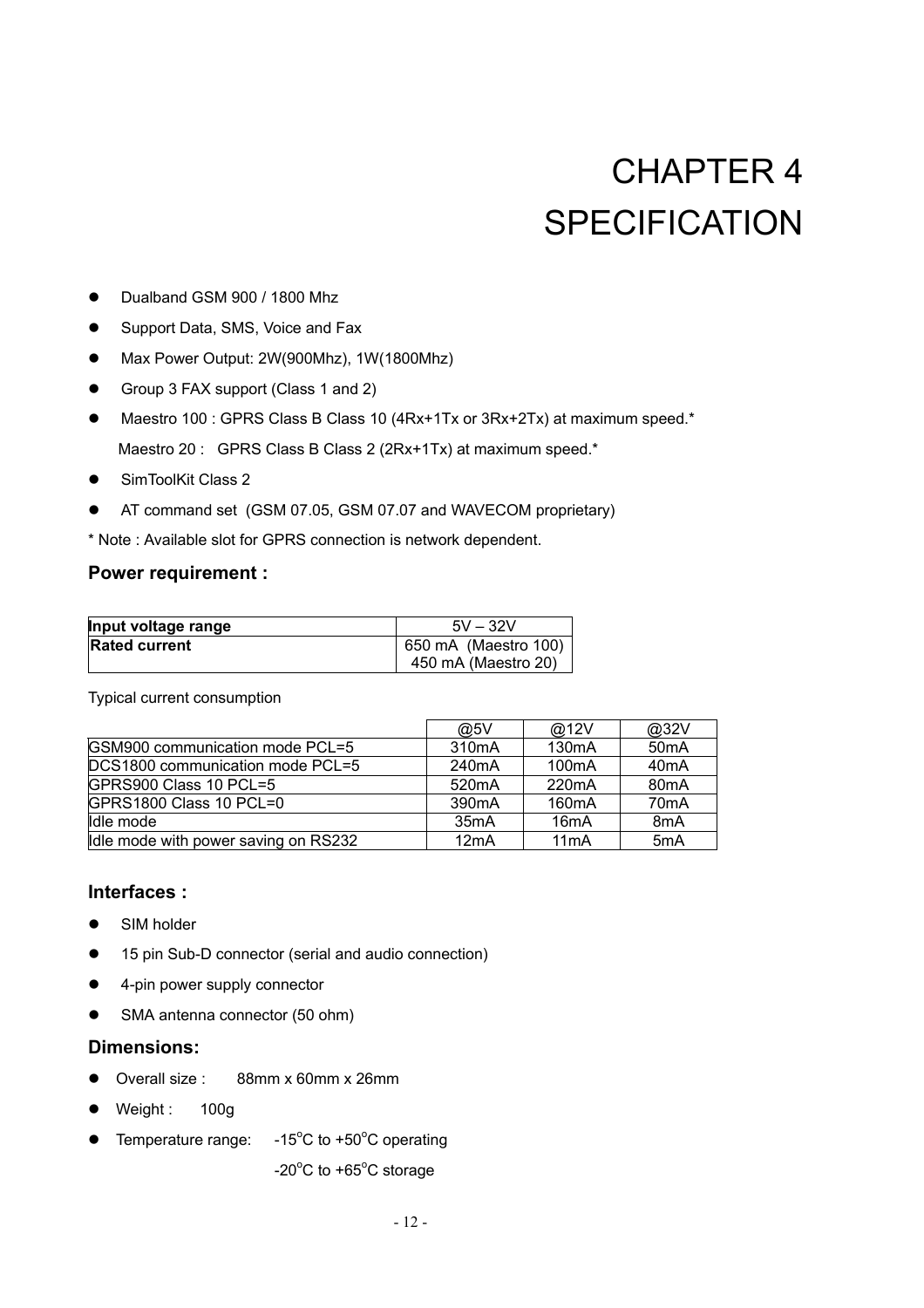## CHAPTER 5 APPENDIX

#### **5.1 Factory settings**

The modem has the following factory settings. Please refer to the AT command document for the meaning of each setting.

| <b>Related AT commands</b> | <b>Factory Settings</b> | <b>Description</b>           |
|----------------------------|-------------------------|------------------------------|
| AT+IPR                     | 9600                    | <b>DTE-DCE data rate</b>     |
| AT+IFC                     | 2,2                     | DTE-DCE flow control         |
| AT+ICF                     | 3,4                     | DTE-DCE character framing    |
| <b>ATE</b>                 |                         | <b>ECHO</b>                  |
| AT&C                       |                         | DCD signal                   |
| AT&D                       |                         | DTR signal                   |
| <b>ATQ</b>                 |                         | Result code suppression      |
| <b>ATV</b>                 |                         | Response format              |
| AT&S                       |                         | DSR signal                   |
| ATS0                       | 0                       | Auto answer                  |
| AT+CLIP                    | 0                       | Calling line ID presentation |
| AT+CRLP                    |                         | Calling line ID restriction  |
| AT+CSCS                    | "PCCP437"               |                              |
| AT+CMGF                    |                         | Message format               |
| AT+CSMP                    | 1,67,0,0                | Text mode parameters         |
| AT+CNMI                    | 0, 0, 0, 0              | New message indication       |

#### **5.2 Input / Output port**

This port can be configured as either an input one or an output one.

To configure it as an input port, first issue AT+WIOW=2, 0 to disable the output port. Use AT+WIOR=3(Maestro 100) or AT+WIOR=1(Maestro 20) to read the status of this input port. Response +WIOR: 0 represent Logic HIGH (>3V); Response +WIOR: 1 represent Logic LOW (<0.5V) To use it as an output port, issue AT+WIOW=2,1 will turn it on and it will drain current to ground. The current is recommended not to exceed 10 mA. Issue AT+WIOW=2,0 will turn it off.

#### **5.3 RS232 AUTO-ONLINE mode (power saving)**

When being in the AUTO-ONLINE, the RS232 transceiver will shutdown most of its hardware to save power if it does not detect a valid input for more than 100uS. The RS232 transceiver will wake up when valid input is detected again.

By default, the RS232 transceiver is put in AUTO-ONLINE. This mode can be turned off by issuing  $AT+WIOW=4.1.$